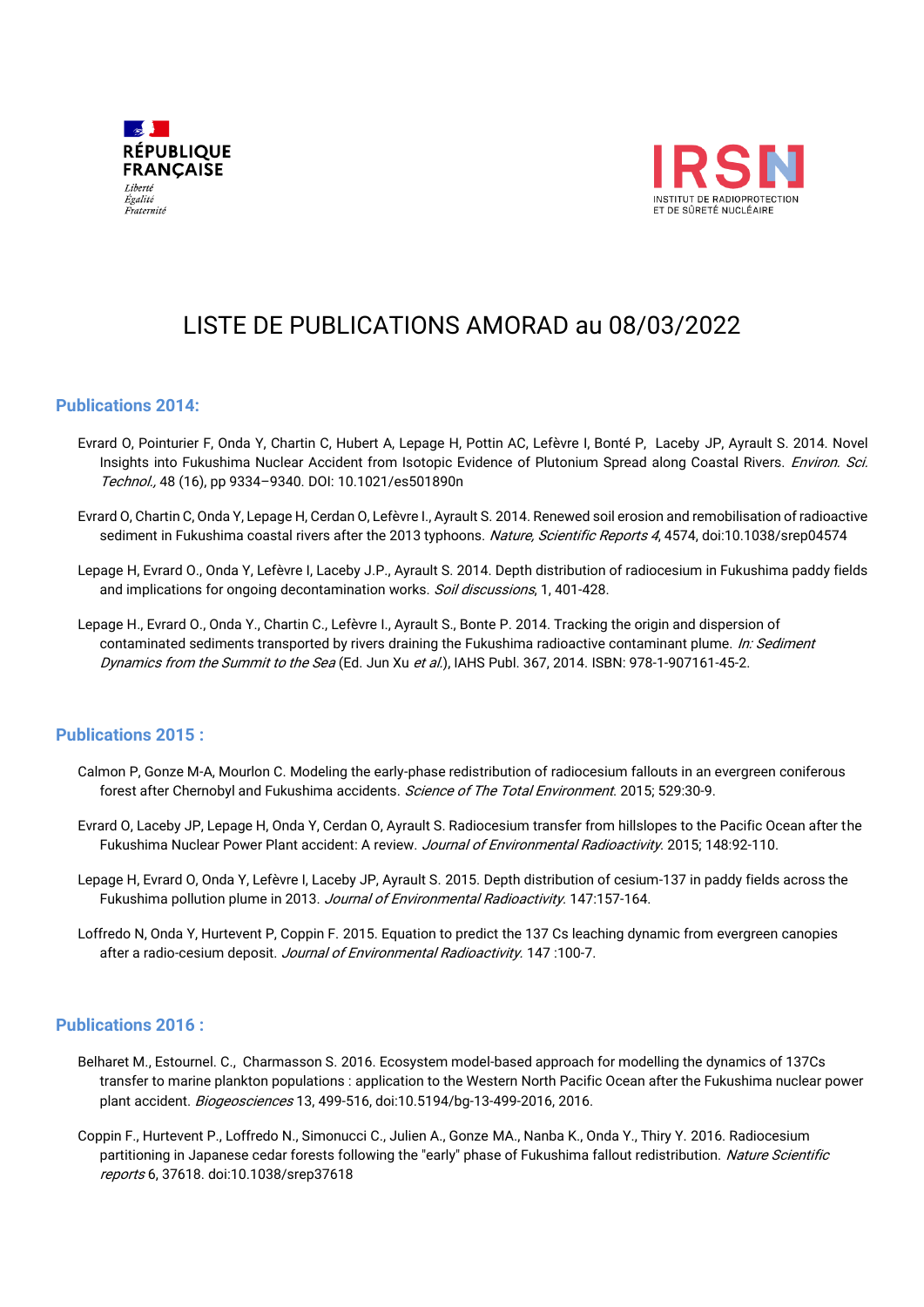- Evrard, O., Laceby, J.P., Onda, Y., Wakiyama, Y., Jaegler, H., Lefèvre, I. 2016. Quantifying the dilution of the initial radioactive contamination in Fukushima coastal river sediment (2011-2015). Nature Scientific Reports 6:34828 | DOI: 10.1038/srep34828.
- Eyrolle-Boyer F, Boyer P, Garcia-Sanchez L, Métivier J-M, Onda Y, De Vismes A, et al. 2016. Behaviour of radiocaesium in coastal rivers of the Fukushima Prefecture (Japan) during conditions of low flow and low turbidity – Insight on the possible role of small particles and detrital organic compounds. Journal of Environmental radioactivity. 2016;151:328-340.
- Gil-Díaz T., Schäfer J., Pougnet F., Abdou M., Dutruch L., Eyrolle-Boyer F., Coynel A., Blanc G. 2016. Distribution and geochemical behaviour of antimony in the Gironde Estuary: A first qualitative approach to regional nuclear accident scenarios. Marine Chemistry 185, 65–73.
- Laceby JP., Chartin C, Evrard O, Onda Y, Garcia-Sanchez L, Cerdan O. 2016. Rainfall erosivity in catchments contaminated with fallout from the Fukushima Daiichi nuclear power plant accident. Hydrol Earth System Sci. 20:2467-2482.
- Laceby JP, Huon S, Onda Y, Vaury V, Evrard O. 2016. Do forests represent a long-term source of contaminated particulate matter in the Fukushima Prefecture? Journal of environmental management. 183:742-753.
- Lepage H, Laceby J, Bonté P, Joron JL, Onda Y, Lefèvre I, Ayrault S, Evrard O. 2016. Investigating the source of radiocesium contaminated sediment in two Fukushima coastal catchments with sediment tracing techniques. Anthropocene. 13:57-68.
- Loffredo N, Sun X, Onda Y. 2016. DHPT 1.0: a new Algorithm to calculate canopy closure from photographs. Computers and Electronics in Agriculture. 125:39-47.
- Many G., Bourrin F. , Durrieu de Madron X., Pairaud I. , Gangloff A., Doxaran D., Ody A., Verney R. Menniti C., Le Berre D., Jacquet M.. 2016. Particle assemblage characterization in the Rhone River ROFI. Journal of Marine System, 157, 39–51.
- Thiry, Y., Garcia-Sanchez, L., Hurtevent, P. 2016. Experimental quantification of radiocaesium recycling in a forest tree after aerial contamination: field loss dynamics, translocation and final partitioning. Journal of Environmental Radioactivity. 161:42-50.

## **Publications 2017 :**

- Buesseler K, Dai M, Aoyama M, Benitez-Nelson C, Charmasson S, Higley K, Maderich V, Masqué P, Morris PJ, Oughton D, Smith JN. Fukushima Daiichi-Derived Radionuclides in the Ocean: Transport, Fate, and Impacts. 2017. Ann Rev Mar Sci. 9:173-203. doi: 10.1146/annurev-marine-010816-060733.
- Fiévet B, Bailly-du-Bois P, Laguionie P, Morillon M, Arnaud M, Cunin P. 2017. A dual pathways transfer model to account for changes in the radioactive caesium level in demersal and pelagic fish after the Fukushima Daï-ichi nuclear power plant accident. PLoS ONE 12(3): e0172442.<https://doi.org/10.1371/journal.pone.0172442>
- Gangloff A., Verney R., Doxaran D., Ody D., Estournel C. 2017. Investigating Rhône River plume (Gulf of Lions, France) dynamics using metrics analysis from the MERIS 300m Ocean Color archive (2002-2012), Continental Shelf Research, 144: 98-111, [https://doi.org/10.1016/j.csr.2017.06.024.](https://doi.org/10.1016/j.csr.2017.06.024)
- Moriarty, J. M., Harris, C. K., Rabouille, C., Fennel, K., Friedrichs, M.A.M, and Xu, K. 2017. The Roles of Resuspension, Diffusion and Biogeochemical Processes on Oxygen Dynamics Offshore of the Rhone River, France: A Numerical Modeling Study. Biogeosciences.14, 1919-1946. doi:10.5194/bg-14-1919-2017
- Moriarty, J. M., Harris, C. K., Fennel, K., Xu, K., Rabouille, C., and riedrichs, M.A.M. 2017. A Model Archive for a Coupled Hydrodynamic-Sediment Transport-Biogeochemistry Model for the Rhône River Sub-aqueous Delta, France. Virginia Institute of Marine Science, College of William and Mary[. https://doi.org/10.21220/V53P4Q](https://doi.org/10.21220/V53P4Q)
- Chartin C., Evrard O., Laceby J. P., Onda Y., Ottlé C., Lefèvre I., Cerdan O. 2017. The impact of typhoons on sediment connectivity: Lessons learnt from contaminated coastal catchments of the Fukushima Prefecture (Japan). *Earth Surf.* Process. Landforms 42 :306-317, doi: [10.1002/esp.4056](http://dx.doi.org/10.1002/esp.4056).
- Delmas M., Garcia-Sanchez L., Nicoulaud-Gouin V., Onda Y. 2017. Improving transfer functions to describe radiocesium washoff fluxes for the Niida River by a Bayesian approach. Journal of Environmental Radioactivity, 167:100-109 https://doi.org/10.1016/j.jenvrad.2016.11.002.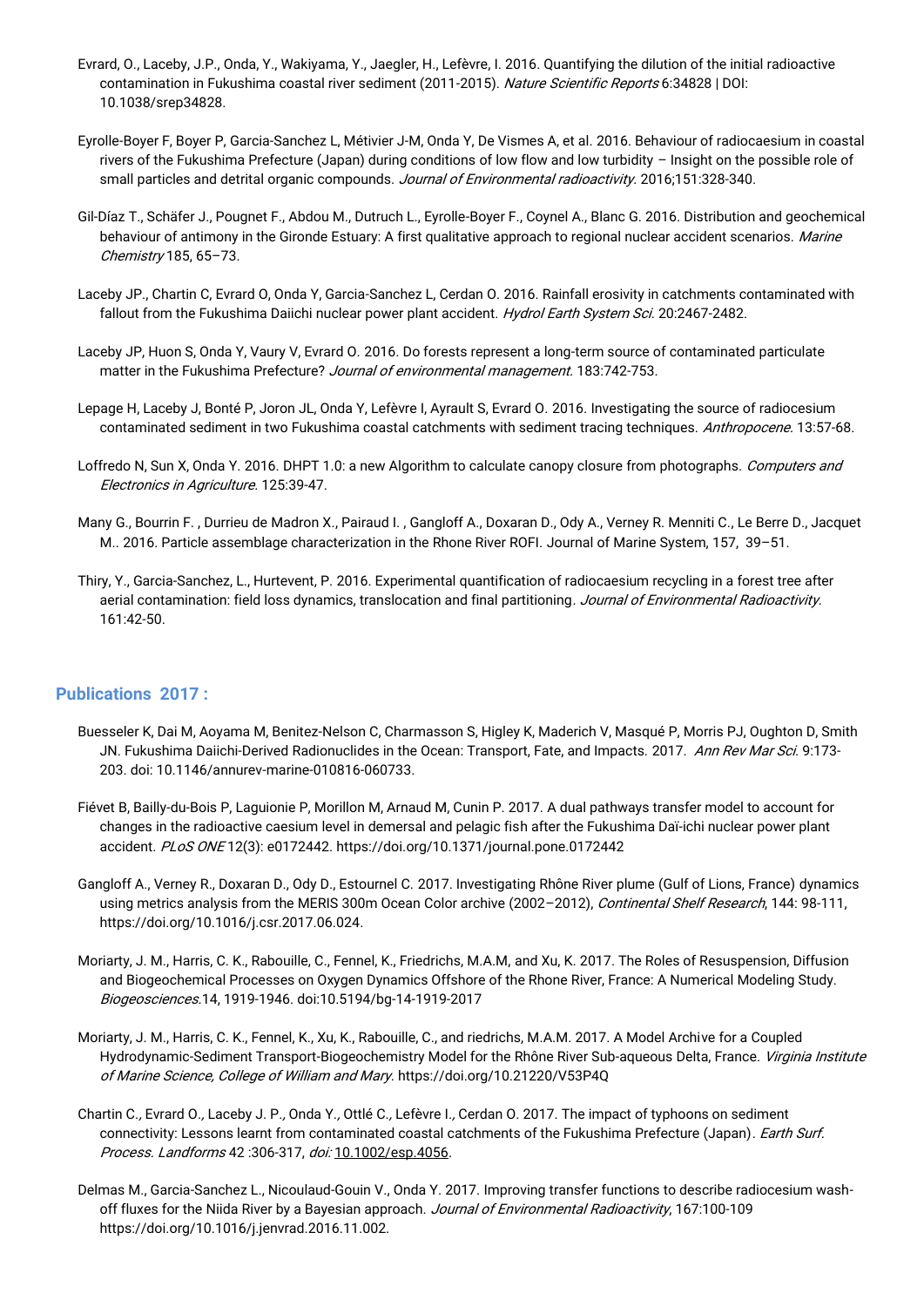- Gonze M.-A., Calmon P. 2017. Meta-analysis of radiocesium contamination data in Japanese forest trees over the period 2011–2013. Science of The Total Environment, 601-602: 301-316, https://doi.org/10.1016/j.scitotenv.2017.05.175.
- Naulier M, Eyrolle-Boyer F, Boyer P, Métivier JM, Onda Y. 2017. Particulate organic matter in rivers of Fukushima: An unexpected carrier phase for radiocesiums, Science of The Total Environment, 579: 1560-1571, https://doi.org/10.1016/j.scitotenv.2016.11.165.

## **Publications 2018 :**

- Gil-Diaz T., Schäfer J., Coynel A., Bossy C., Dutruch L., Blanc G. 2018. Antimony in the Lot–Garonne river system: a 14-year record of solid–liquid partitioning and fluxes. Environmental Chemistry. [https://doi.org/10.1071/EN17188.](https://doi.org/10.1071/EN17188)
- Gorny J., Gourgiotis A., Copppin F., Février L., Zhang H., Simonucci C. 2018. Better understanding and applications of AMP-DGT techniques for measuring Cs in waters. Environmental Science and Pollution Research https://doi.org/10.1007/s11356-018-3719-y
- Huon S., Hayashi S., Laceby JP., Tsuji H., Onda Y., Evrard O. 2018. Source dynamics of radiocesium-contaminated particulate matter deposited in an agricultural water reservoir after the Fukushima nuclear accident. Science of The Total Environment. 612:1079-1090.
- Jaegler H., Pointurier F., Onda Y, Hubert A., Laceby J.P., Cirella M, Evrard O. 2018. Plutonium isotopic signatures in soils and their variation (2011-2014) in sediment transiting a coastal river in the Fukushima Prefecture, Japan. *Environmental Pollution*. 240 : 167-176
- Kuriahara M, Onda Y, Kato H, Loffredo N., Yasutaka T., Coppin F., 2018. Radiocesium migration in the litter layer of different forest types in Fukushima, Japan. Journal of Environmental Radioactivity. 187:81-89
- Lessin G, Artioli Y, Almroth-Rosell E,Blackford JC, Dale AW, Glud RN,Middelburg JJ, Pastres R,Queirós AM, Rabouille C, Regnier P,Soetaert K, Solidoro C, tephens N, Yakushev E. 2018. Modelling Marine Sediment Biogeochemistry: Current Knowledge Gaps, Challenges, and Some Methodological Advice for Advancement. Frontiers Marine Sciences. 5:19.doi: 10.3389/fmars.2018.00019
- Many G., Bourrin F., Durrieu de Madron X. , Ody A., Doxaran D., Cauchy P., 2018. Glider and satellite monitoring of the variability of the suspended particle distribution and size in the Rhône ROFI. Progress in Oceanography. 163, 123-135
- Pastor L., Rabouille C., E. Metzger., De Chanvalon T., Viollier E., Deflandre B., 2018. Transient early diagenetic processes in Rhône prodelta sediments revealed in contrasting flood events. Continental Shelf Research. 166, 65-76.
- Pozzato, L., Rassmann, J., Lansard, B., Dumoulin, J.-P., van Brugel, P. and Rabouille, C. 2018. Origin of remineralized organic matter in sediments from the Rhone River prodelta (NW Mediterranean) traced by Δ14C and δ13C signatures of pore water DIC. Progress in Oceanography. 163, 112-122
- Roulier M., Bueno M., Thiry Y., Coppin F., Redon P.O., Le Hecho I., Pannier F. 2018. Iodine distribution in a beech (Fagus sylvatica) temperate forest. Science of The Total Environment. 645: 431-440.
- Teramage MT., Carasco L, Orjollet D, Coppin F, 2018. The impact of radiocesium input forms on its extractability in Fukushima forest soils. Journal of Hazardous Materials. 349:205-214
- Thiry Y., Albrecht A., Tanaka T. 2018. Development and assessment of a simple ecological model (TRIPS) for forests contaminated by radiocesium fallout. Journal of Environmental Radioactivity. 190-191: 149-159.
- Wu J., Rabouille C., Charmasson S., Reyss J.-L., Cagnat X. 2018. Constraining the origin of recently deposited particles using natural radionuclides 7Be and 234Thex in deltaic sediments. Continental Shelf Research https://doi.org/10.1016/j.csr.2018.06.010

## **Publications 2019:**

Bacchi V. , Pablo Tassi P. 2019. Three-dimensional Modelling of radionuclides Dispersion in a Marine Environment with Application to the Fukushima Dai-ichi Case. Environmental Modeling & Assessment 24:457-477. <https://doi.org/10.1007/s10666-018-9614-6>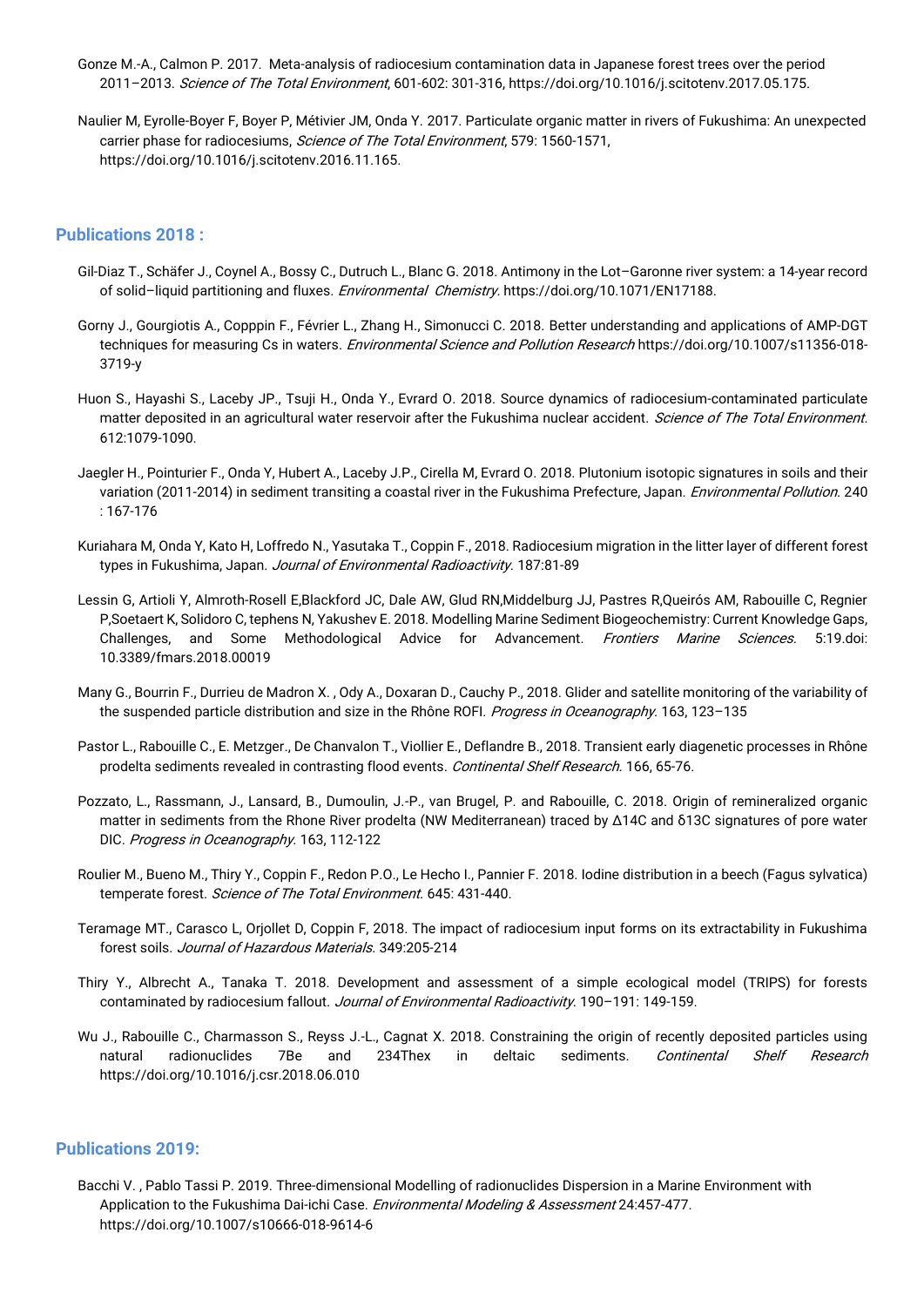- Belharet M, Charmasson S, Tsumune D, Arnaud M, Estournel C. 2019. Numerical modelling of 137Cs content in the pelagic species of the Japanese Pacific coast following the Fukushima Dai-ichi Nuclear Power Plant accident using a size structured food-web model. PLoS ONE 14(3):e0212616[. https://doi.org/10.1371/journal.pone.0212616.](https://doi.org/10.1371/journal.pone.0212616)
- Delmas M., Garcia-Sanchez L., Onda Y. 2019. Factors controlling the variability of 137Cs concentrations in 5 coastal rivers around Fukushima Dai-ichi power plant. Journal of Environmental Radioactivity. 204: 1-11.
- Evrard O., Patrick Laceby J., Ficetola G.F., Giley L., Huon S., Lefevre I., Onda Y., Poulenard J. 2019. Environmental DNA provides information on sediment sources: A study in catchments affected by Fukushima radioactive fallout. Science of The Total [Environment](https://www.sciencedirect.com/science/journal/00489697). [665,](https://www.sciencedirect.com/science/journal/00489697/665/supp/C) 873-881.
- Evrard O., Laceby J.P., Nakao A. 2019. Effectiveness of landscape decontamination following the Fukushima nuclear accident: a review. Soil. 5, 333-350[. https://doi.org/10.5194/soil-5-333-2019](https://doi.org/10.5194/soil-5-333-2019)
- Evrard O., Durand R., Foucher A., Tiecher T., Sellier V., Onda Y., Lefevre I., Cerdan O., Laceby J.P. 2019. Using spectrocolourimetry to trace sediment source dynamics in coastal catchments draining the main Fukushima radioactive pollution plume (2011- 2017). Journal of Soil and sediments. 19, 3290-3301[. https://doi.org/10.1007/s11368-019-02302-w](https://doi.org/10.1007/s11368-019-02302-w)
- Evrard, O. 2019. Recommendation for the Fukushima project from foreign scientists. In: Nakajima, T., Ohara, T., Uematsu, M., Onda, Y. (Ed.) 2019, Environmental Contamination from the Fukushima Nuclear Disaster, Cambridge University Press, London.
- Evrard, O., Patrick Laceby, J.2019. Sediment and radionuclide transfer from the land to the ocean: International research perspectives. In: Nakajima, T., Ohara, T., Uematsu, M., Onda, Y. (Ed.) 2019, *Environmental Contamination from the* Fukushima Nuclear Disaster, Cambridge University Press, London.
- Gil-Diaz T. 2019. Tellurium radionuclides produced by major accidental events in nuclear power plants. *Environnemental* Chemistry. [https://doi.org/10.1071/EN19054.](https://doi.org/10.1071/EN19054)
- Gil-Diaz T., Schafer J., Dutruch L., Bossy C., Pougnet F., Abdou M., Lerat-Hardy A., Pereto C. Derrienic H., Briant N., Sireau T., Knoery J., Blanc G. 2019a. Tellurium behaviour in a major european fluvial-estuarine system (Gironde, France): Fluxes, sloid/liquid partitioning and bioaccumulation in wild oysters. Environmental Chemistry. 16(4) 229-242 <https://doi.org/10.1071/EN18226>
- Gil-Diaz T., Schafer J., Filella M., Dutruch L., Bossy C., 2019b. Fractionation of inherited and spiked antimony (Sb) in fluvial/estuarine bulk sediments: Unexpected anomalies in parallel selective extraction protocols. Applied [Geochemistry](https://webmail.irsn.fr/owa/,DanaInfo=.awfdpenrGq02yLs5,SSL+redir.aspx?C=MXHNiwT0kvIkpJTE0a0bEQwlaQZaravqey7nmBM8XJWSe1V1CDzXCA..&URL=https%3a%2f%2fwww.sciencedirect.com%2fscience%2fjournal%2f08832927). [108,](https://webmail.irsn.fr/owa/,DanaInfo=.awfdpenrGq02yLs5,SSL+redir.aspx?C=EjErxqonLVgqCFRjD2d-BrObOvdCK1U57DZYKeT5Hz-Se1V1CDzXCA..&URL=https%3a%2f%2fwww.sciencedirect.com%2fscience%2fjournal%2f08832927%2f108%2fsupp%2fC) 104386
- Gorny, J., Gourgiotis, A., Coppin, F. Fevrier L., Zhang H., Simonucci C. 2019. Better understanding and applications of ammonium 12-molybdophosphate-based diffusive gradient in thin film techniques for measuring Cs in waters. *Environ Sci Pollut Res.* 26: 1994.<https://doi.org/10.1007/s11356-018-3719-y>
- Jaegler H., Pointurier F., Onda Y., Angulo J.F., Griffiths N.M., Moureau A., Faure A., Marie O., Hubert A., Evrard O., 2019. Method for detecting and characterising actinide-bearing micro-particles in soils and sediment of the Fukushima prefecture, Japan. Journal of Radioanalytical and nuclear chemistry. 321, 57-69.<https://doi.org/10.1007/s10967-019-06575-w>
- Jaegler H. Pointurier F., Diez-Fernandez S., Gourgiotis A., Isnard H., Hayashi S., Tsuji H., Onda Y., Hubert A., Patrick Laceby J., Evrard O. 2019. Reconstruction of uranium and plutonium isotopic signatures in sediment accumulated in the Mano Dam reservoir, Japan, before and after the Fukushima nuclear accident. Chemosphere. 225: 849-858. <https://doi.org/10.1016/j.chemosphere.2019.03.064>
- Minghelli A., Lei M., Charmasson S., Rey V., Chami M. 2019 Monitoring suspended particulate matter using GOCI sateliite data after the Tohoku (Japan) Tsunmai in 2011. IEE Journ. Selected Topics in Applied Earth Observations and Remote Sensing. 12, 2. https://doi.org[/10.1109/JSTARS.2019.2894063](https://webmail.irsn.fr/owa/,DanaInfo=.awfdpenrGq02yLs5,SSL+redir.aspx?C=X51xXJddeYUCOA8DvZtDiDsOFg_g_LByRVyyGo0h64CSe1V1CDzXCA..&URL=https%3a%2f%2fdoi.org%2f10.1109%2fJSTARS.2019.2894063)
- Paterne M. Evradr O., Hatté C., Patrick Laceby J., Nouet J., Onda Y. 2019. Radioacarbon and radiocesium in litter fall at Kawamata, 45 km NW from the Fukushima Dai-ichi nuclear power plant (Japan). Journal of Radioanalytical and Nuclear chemistry. 319, 1093-1101.<https://doi.org/10.1007/s10967-018-6360-9>
- Roulier M. Coppin F., Bueno M., Nicolas M., Thiry Y., Della Vedova C., Février L., Pannier F., Le Hécho I. 2019. Iodine budget in forest soils: influence of environmental conditions and soil physicochemical properties. Chemosphere 224: 20-28. <https://doi.org/10.1016/j.chemosphere.2019.02.060>
- Teramage M.T., Carasco L., Coppin F. 2019. The impact of drying and wetting cycle on <sup>137</sup>Cs ageing in forest soil contaminated by different input forms. Journal of Environmental Radioactivity. 203 : 93-97[. https://doi.org/10.1016/j.jenvrad.2019.03.007](https://doi.org/10.1016/j.jenvrad.2019.03.007)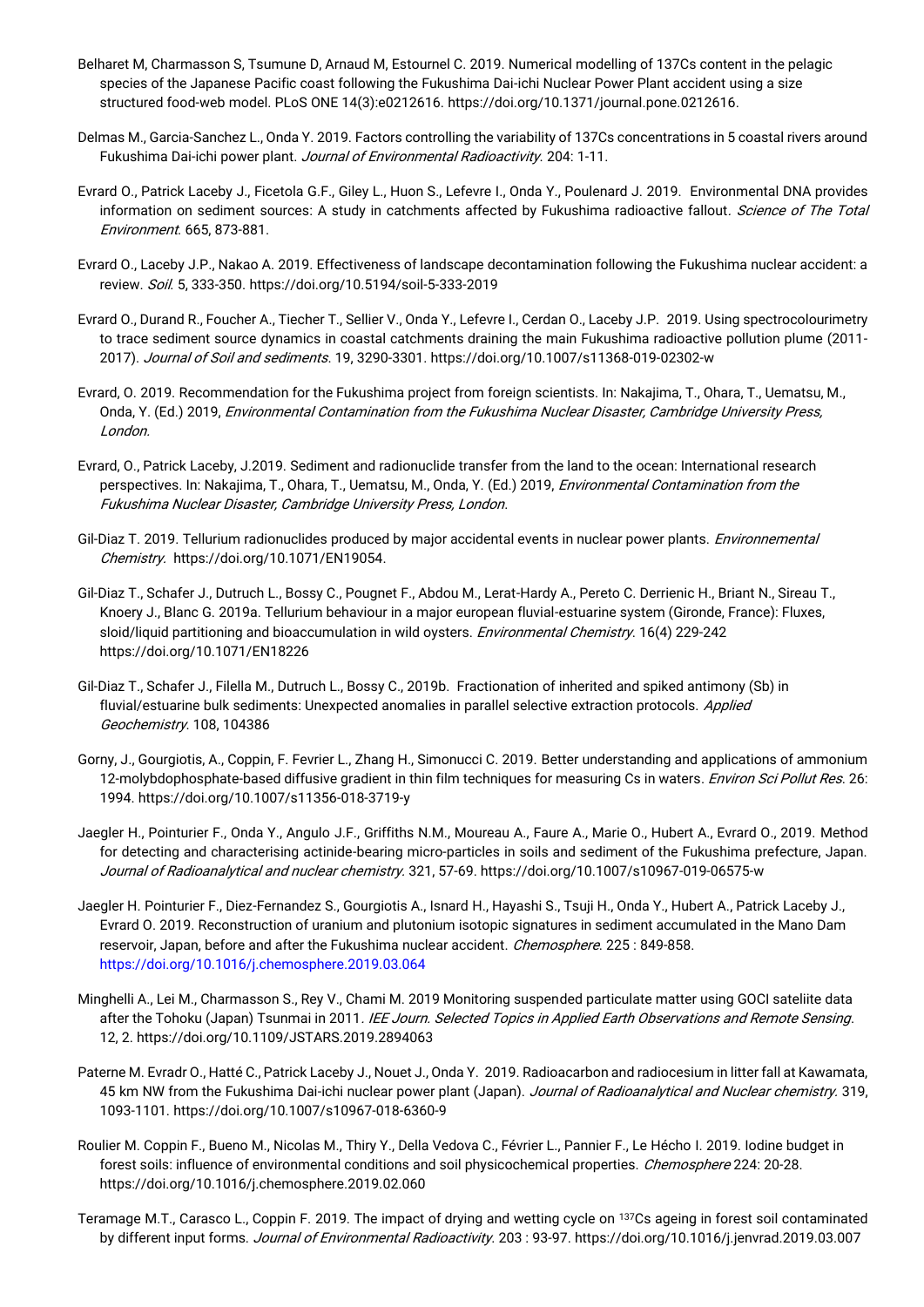## **Publications 2020:**

- Booth S., Walters W.J., Steenbeek J., Christensen V., Charmasson S., 2020: An Ecopath with Ecosim model for the Pacific coast of eastern Japan: Describing the marine environment and its fisheries prior to the Great East Japan earthquake. Ecological Modelling, Volume 428, 15 [1https://doi.org/10.1016/j.ecolmodel.2020.109087](https://doi.org/10.1016/j.ecolmodel.2020.109087)
- Diaz M., Grasso F., Le Hir P., Sottolichio A., Caillaud M., Thouvenin B. (2020). Modeling mud and sand transfers between a macrotidal estuary and the continental shelf: influence of the sediment-transport parameterization. Journal Of Geophysical Research-oceans, 125(4), e2019JC015643 (37p.).<https://doi.org/10.1029/2019JC015643>
	- Diez-Fernandez S., Jaegler H., Bresson C., Chartier F., Evrard O., Hubert A., Nonell A., Pointurier F., Isnard H. 2020. A new method for determining 236U/238U isotope ratios in environmental sampels by means of ICP-MS/MS. Talanta. 206, 120221.
- Evrard O., Durand R., Nakao A., Laceby P., Lefevre I., Wakiyama Y., Hayasahi S., Asanuma-Brice C., Cerdan O. 2020. Impact of the 2019 typhoons on sediment source contributions and radiocesium concentrations in river draining the Fukushima radioactive plume, Japan. Compt. Rendus Geosc. 352, 3, 199-211.
- Fiévet B., Bailly du Bois P., Voiseux C., Godinot C., Cazimajou O., Solier L., De Vismes Ott A., Cossonnet C., Habibi A., Fleury S. (2020). A comprehensive assessment of two-decade radioactivity monitoring around the Channel Islands. Journal of Environmental Radioactivity,223-224,<https://doi.org/10.1016/j.jenvrad.2020.106381>
- Gil-Díaz T., Heberling F., Keller V., Fuss M., Böttle M., Eiche E., Schäfer J.,Tin-113 and Selenium-75 radiotracer adsorption and desorption kinetics in contrasting estuarine salinity and turbidity conditions, J. Environ. Radioactivity, 213, 2020, ISSN 0265- 931X, [https://doi.org/10.1016/j.jenvrad.2019.106133.](https://doi.org/10.1016/j.jenvrad.2019.106133)
- Gil-Díaz T., Schäfer J, Keller V., Eiche E., Dutruch L., Mößner C., Lenz M., Eyrolle F., Tellurium and selenium sorption kinetics and solid fractionation under contrasting estuarine salinity and turbidity conditions, Chemical Geology, 532, 2020, 119370,ISSN 0009-2541,<https://doi.org/10.1016/j.chemgeo.2019.119370>
- Imamura N., Komatsu M., Hashimoto S., Fujii K., Kato H., Thiry Y., Shaw G. 2020. Vertical distributions of radiocesium in Japanese forest soils following the Fukushima Daiichi Nuclear Power Plant accident: A meta-analysis. J. Env. Rad, 225:106422
- Mikolajczak G., Ulses C., Estournel C., Bourrin F., Pairaud I., Martín J., Puig P., Durrieu de Madron X., Leredde Y., Marsaleix P., 2020. Impact of storms on residence times and export of coastal waters during a mild fall/winter period in the Gulf of Lion. Continental Shelf Research, 207, 104192.<https://doi.org/10.1016/j.csr.2020.104192>
- Minghelli A., Spagnoli J., Lei M. , Chami M., and Charmasson S., Shoreline Extraction fromWorldView2 Satellite Data in the Presence of Foam Pixels Using Multispectral Classification Method. Remote Sens. 2020, 12, 2664; doi:10.3390/rs12162664.
	- Onda Y., Taniguchi K., Yoshimura K., Kato H., Takahashi J., Wakiyama Y., Coppin F., Smith H. 2020. Radionuclides from the Fukushima Daiichi Nuclear Power Plant in terrestrial systems. Nature Reviews Earth & Environment, 1, 644-660
- Raboun O. Chojnacki E., Duffa C., Rios Insua D., Tsoukias A. 2020. Spatial risk assessment in case of multiple nuclear release scenarios. Socio-economic planning sciences.
- Rassmann, J., Eitel, E. M., Lansard, B., Cathalot, C., Brandily, C., Taillefert, M., and Rabouille, C.: Benthic alkalinity and dissolved inorganic carbon fluxes in the Rhône River prodelta generated by decoupled aerobic and anaerobic processes, Biogeosciences, 17, 13–33,<https://doi.org/10.5194/bg-17-13-2020>
- Senina I., Lehodey P., Sibert J., Hampton J. 2020 (published online 9 September 2019) Integrating tagging and fisheries data into a spatial population dynamics model to improve its predictive skills. Canadian Journal of Aquatic and Fisheries Sciences. 77(3): 576-593, [https://doi.org/10.1139/cjfas-2018-0470.](https://doi.org/10.1139/cjfas-2018-0470)
	- Thiry Y., Tanaka T., Dvornik A.A., Dvornik A.M. 2020. TRIPS 2.0: toward more comprehensive modeling of radiocaesium cycling in forest. Journal Environmental Radioactivity. 214-215, 106171.

## **Publications 2021:**

Chaif H. Coppin F., Bahi A., Garcia-Sanchez L., Influence of non-equilibrium sorption on the vertical migration of <sup>137</sup>Cs in forest mineral soils of Fukushima Prefecture, Journal of Environmental Radioactivity, 232:106567, [https://doi.org/10.1016/j.jenvrad.2021.106567.](https://doi.org/10.1016/j.jenvrad.2021.106567)